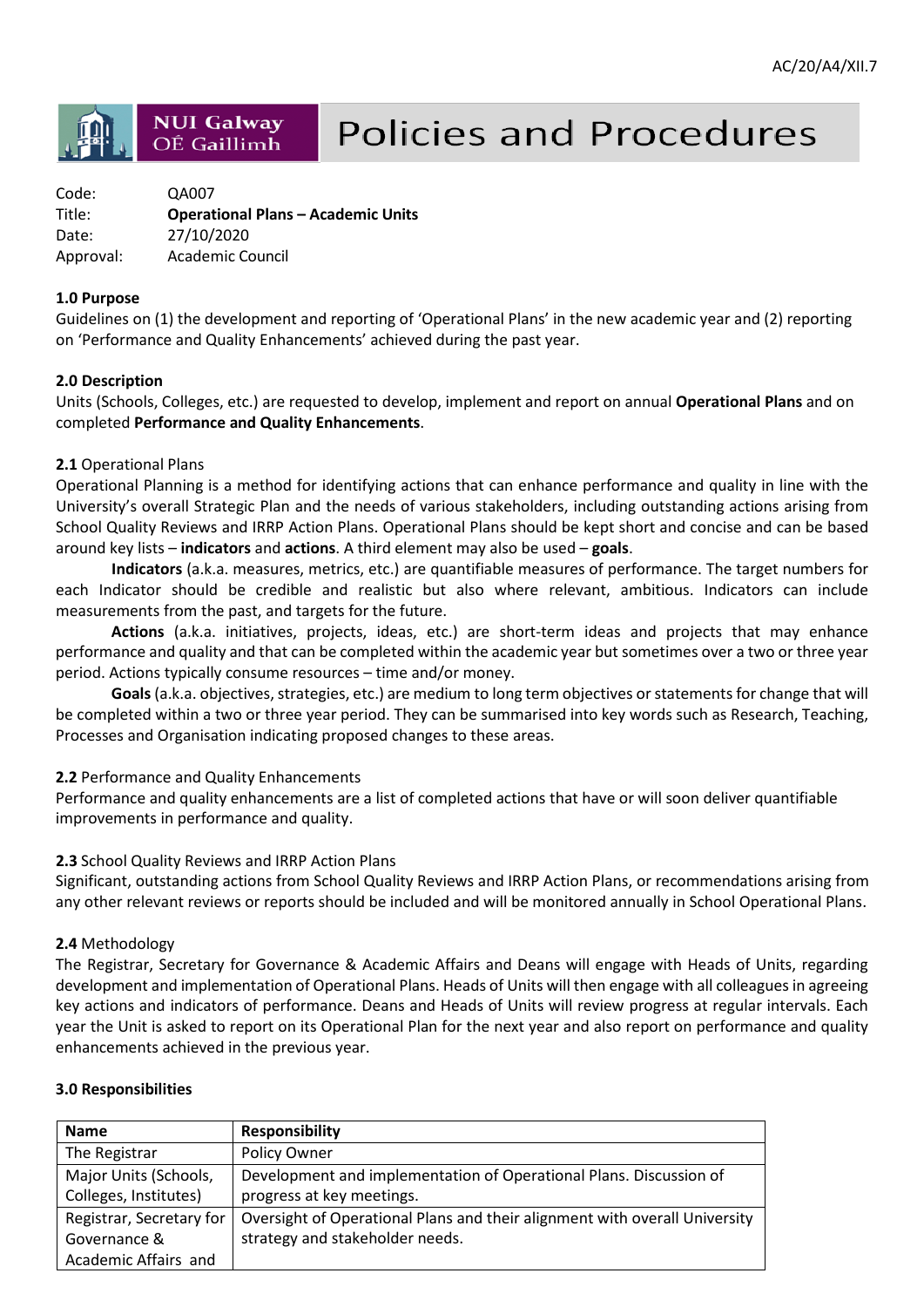Deans

#### **4.0 Attachments**

Operational Plan – Sample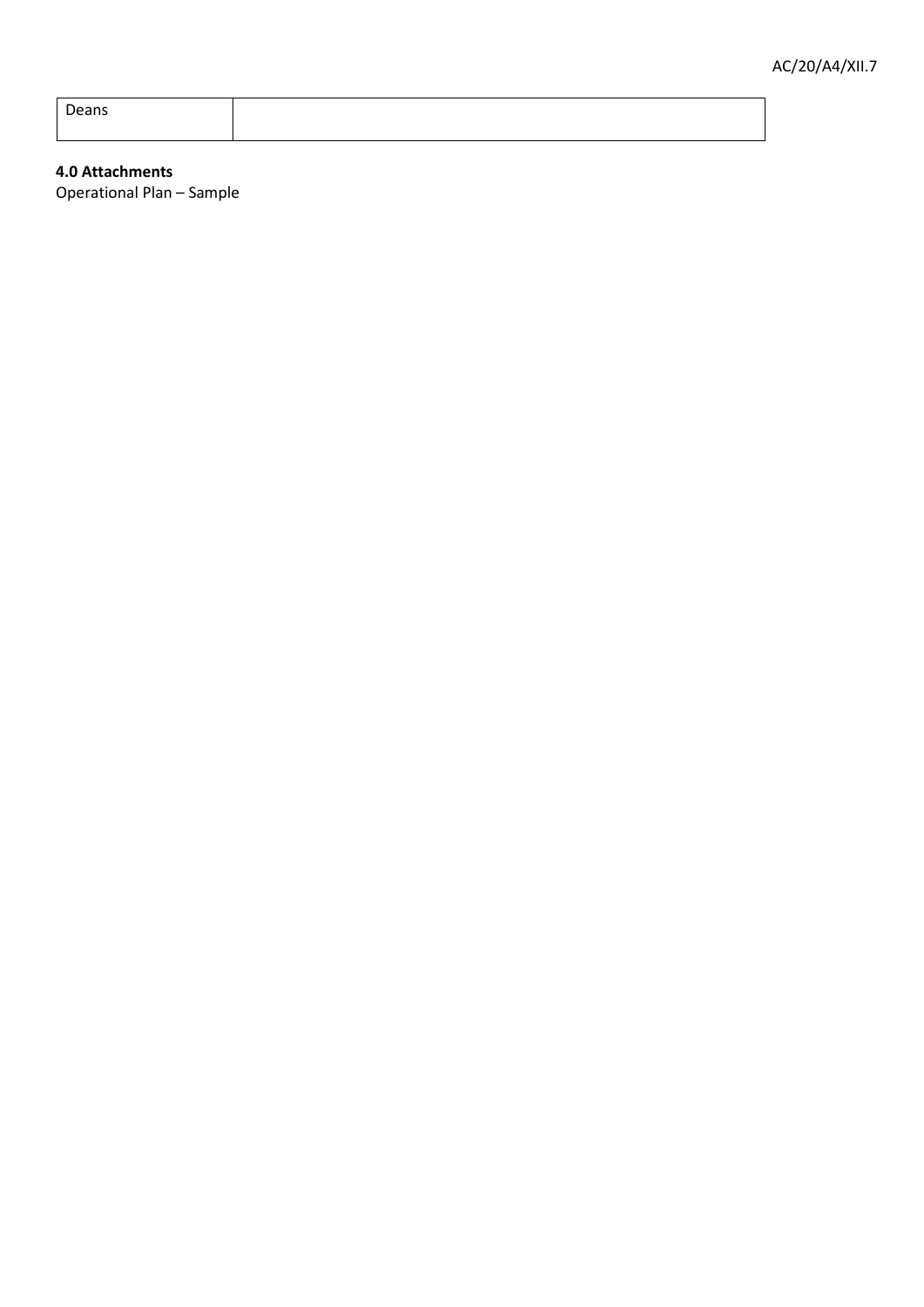

#### **Operational Plan – Sample**

Schools can develop their own tables/reports based on their needs but are encouraged to keep tables concise and easy to communicate.

#### **Performance Indicators:**

| Goal      | Indicator                                              | <b>Current Value</b> | <b>Target Value</b> |
|-----------|--------------------------------------------------------|----------------------|---------------------|
| Research  | Total publications/Academic Staff FTE ratio            |                      |                     |
| Research  | Total indexed publications/Academic Staff FTE ratio    |                      |                     |
| Research  | Total citations/Academic Staff FTE ratio               |                      |                     |
| Research  | <b>Citation Impact</b>                                 |                      |                     |
| Research  | Research income/Academic Staff FTE ratio               |                      |                     |
| Research  | Registered PhD's/Academic Staff FTE ratio              |                      |                     |
| Research  | PhD 4 year completion rate (%)                         |                      |                     |
| Teaching  | Student FTE/Academic FTE Ratio                         |                      |                     |
| Teaching  | Total international students/Total students ratio      |                      |                     |
| Teaching  | Non-traditional students/Total students ratio          |                      |                     |
| Teaching  | Total Retention (%)                                    |                      |                     |
| Teaching  | Student Evaluation Completions (%)                     |                      |                     |
| Teaching  | Median CAO points                                      |                      |                     |
| Teaching  | Overall undergraduate student satisfaction score       |                      |                     |
| Community | List of events and initiatives organised by the School |                      |                     |

### **Actions (New Year):**

| Goals        | <b>Actions</b>                                | <b>Responsible</b> | <b>Performance Improvement</b> |
|--------------|-----------------------------------------------|--------------------|--------------------------------|
| Research     | <b>Graduate Training Programme</b>            |                    |                                |
| Research     | Institute and School integration initiative   |                    |                                |
| Research     | <b>Staffing Plan</b>                          |                    |                                |
| Research     | Research Proposals Workshop                   |                    |                                |
| Research     | Develop Graduate School                       |                    |                                |
| Research     | College research day and industry involvement |                    |                                |
| Teaching     | High performance laptop programme             |                    |                                |
| Teaching     | Programme Curriculum Review                   |                    |                                |
| Teaching     | Open Days and Special Events                  |                    |                                |
| Teaching     | School Visit Programme                        |                    |                                |
| Teaching     | New Masters Programme                         |                    |                                |
| Teaching     | Compulsory teaching evauation process         |                    |                                |
| Teaching     | Benchmarking report on teaching practice      |                    |                                |
| Processes    | <b>Workload Model Developments</b>            |                    |                                |
| Processes    | <b>RGAM</b> model initiative                  |                    |                                |
| Processes    | Paperless Office initiative                   |                    |                                |
| Processes    | Civic engagement initiative                   |                    |                                |
| Processes    | Irish Language Initiative                     |                    |                                |
| Processes    | New Lab Initiative                            |                    |                                |
| Organization | Annual away day for Strategy & Actions        |                    |                                |
| Organization | Student attendance initiatives                |                    |                                |
| Organization | Staff mentoring programmes                    |                    |                                |
| Organization | Industry advisory boards review               |                    |                                |

#### **Successful Enhancements (Last Year):**

| <b>Goals</b>     | <b>Actions</b> | <b>Performance Improvement</b> |
|------------------|----------------|--------------------------------|
| Teaching         |                |                                |
| Teaching         |                |                                |
| Teaching         |                |                                |
| Research         |                |                                |
| Research         |                |                                |
| Research         |                |                                |
| <b>Processes</b> |                |                                |
| <b>Processes</b> |                |                                |
| Processes        |                |                                |
| Organisation     |                |                                |
| Organisation     |                |                                |
| Organisation     |                |                                |